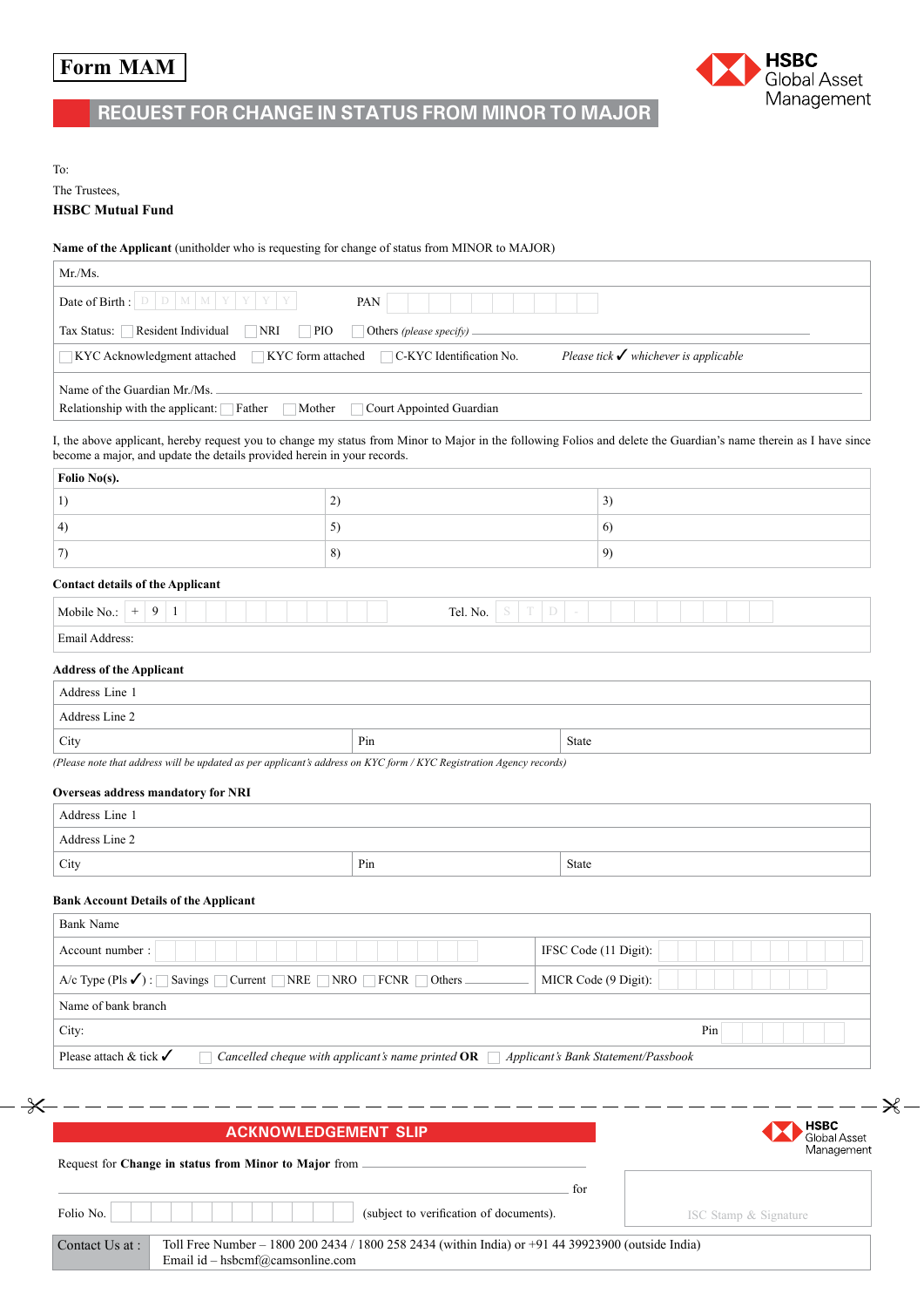### **Additional KYC information (Please tick** ✓ **whichever is applicable)**

| <b>Occupation Details</b>                                                                                                                   |  |  |  |
|---------------------------------------------------------------------------------------------------------------------------------------------|--|--|--|
| Private Sector Service<br>Public Sector Service<br>Retired<br><b>Government Service</b><br>Professional<br><b>Business</b><br>Agriculturist |  |  |  |
| Home Maker<br>Forex Dealer<br>Student<br>  Others ( <i>Please specify</i> ) $_{-}$                                                          |  |  |  |
| The applicant is a Politically Exposed Person Related to a Politically Exposed Person Neither (not applicable)                              |  |  |  |
| Gross Annual Income $(\bar{\zeta})$ Below 1 Lac 1-5 Lacs 5-10 Lacs 10-25 Lacs 25 Lacs-1 crore 1 -1 crore                                    |  |  |  |
|                                                                                                                                             |  |  |  |

#### **FATCA and CRS details**

| Address type: Residential Business Registered Office                                                                                                                                                                                                                    |                                        |                            |  |
|-------------------------------------------------------------------------------------------------------------------------------------------------------------------------------------------------------------------------------------------------------------------------|----------------------------------------|----------------------------|--|
|                                                                                                                                                                                                                                                                         |                                        | Nationality                |  |
| Are you a tax resident of any country other than India? $\Box$ Yes $\Box$ No. If Yes, please mention all the countries in which you are resident for tax purposes and the<br>associated Taxpayer Identification Number and its identification type in the column below: |                                        |                            |  |
| Country                                                                                                                                                                                                                                                                 | <b>Tax-Payer Identification Number</b> | <b>Identification Type</b> |  |
|                                                                                                                                                                                                                                                                         |                                        |                            |  |
|                                                                                                                                                                                                                                                                         |                                        |                            |  |
|                                                                                                                                                                                                                                                                         |                                        |                            |  |

#### **Nomination** *(Please* ✓ *one of the options below)*

I wish to make a nomination and hereby nominate the person/s more particularly described in the Nomination Form attached herewith, to receive the Units held in my folio in the event of my death. *{Recommended}*

I **DO NOT** wish to make a nomination *(Please tick* ✓ *if you do not wish to nominate anyone)*

#### **Declaration and Signature of the Applicant**

I have attached herewith all the relevant / required documents as indicated below.

I confirm that the information provided above is true and correct to the best of my knowledge and belief.

I undertake to keep HSBC Mutual Fund / CAMS (RTA) informed about any changes/modification to the above information in future and also undertake to provide any other additional information as may be required by the AMC / RTA.

I hereby authorize HSBC Mutual Fund and its RTA to share/disclose any of the information provided by me/us, including any changes in respect thereof to the Mutual Fund's Distributor / Investment Advisor and to such other service providers as may be necessary for any operational reason, including to verify/validate my / our bank account details. I/We also authorize the Mutual Fund & its AMC/RTA to provide/ share any of the information provided by me/us including my holdings in the Mutual Fund to any governmental or statutory or judicial authorities/agencies as required by law without any obligation of informing me/us of the same.

My signature hereinbelow has been attested by  $\Box$  the Guardian on record  $\Box$  My bankers  $\Box$  Notary / JMFC

Place \_

Date <sup>x</sup>

Signature of Applicant

| <b>Signature Attestation</b>                                                                                                                                       |                                                          |  |
|--------------------------------------------------------------------------------------------------------------------------------------------------------------------|----------------------------------------------------------|--|
|                                                                                                                                                                    |                                                          |  |
| (To be attested by the Guardian (as registered in the folio of the applicant who has become a major) or a Notary or Judicial Magistrate First Class (JMFC) $\circ$ |                                                          |  |
| Name of the Guardian / Stamp of the Notary/JMFC                                                                                                                    | The above signature of the applicant duly attested by me |  |
|                                                                                                                                                                    | ×<br>Signature                                           |  |

@ Alternatively, please attach banker's certification / attestation in the prescribed form as per Annexure 1

## **Documents attached:**

Copy of PAN Card of applicant

 $\Box$ KYC Acknowledgment OR  $\Box$ KYC form of applicant

□ Cancelled cheque with applicant's name pre-printed OR □ Applicant's Bank Statement/Passbook

Annexure-I – Bankers Attestation of Signature of the applicant

Nomination Form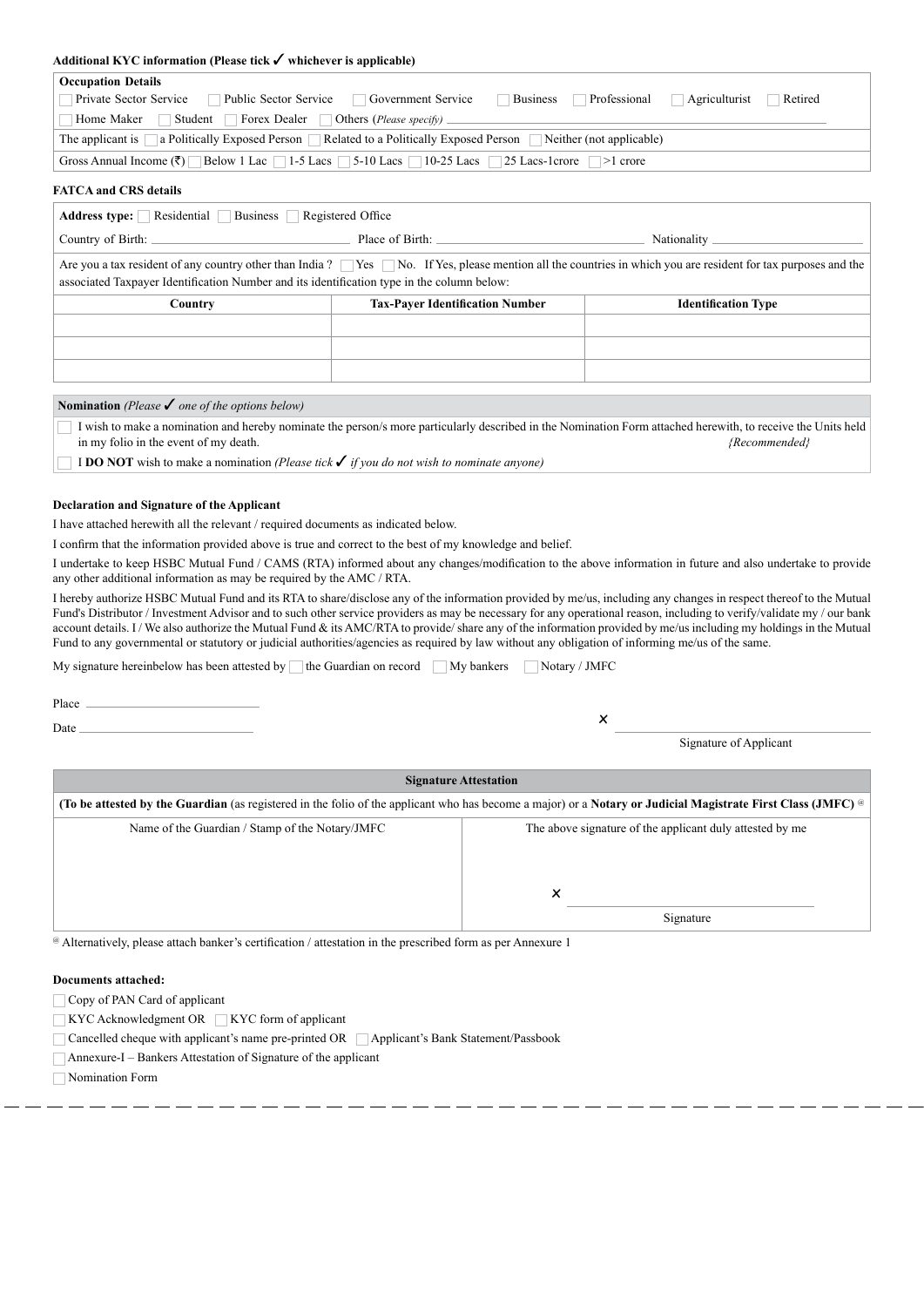## **Bank Attestation of Account Details & Account-holder's signature**

**{To be issued on the Bank's Letter Head OR**

**This form itself with Bank Official's name and Employee code mentioned & Bank seal affixed in the space below }**

Date:  $D$  D  $M$  M  $Y$  Y Y Y

## **TO WHOMSOEVER IT MAY CONCERN**

| This is to certify that Mr. / Ms.                           |                           |                         |  |
|-------------------------------------------------------------|---------------------------|-------------------------|--|
| Name of the Bank<br>is a customer of our bank, namely,      |                           |                         |  |
| the following Bank Account:                                 |                           | branch having           |  |
| Account number:                                             |                           |                         |  |
| A/c Type (Pls $\checkmark$ ) :<br><b>Savings</b><br>Current | NRE<br>NRO<br><b>FCNR</b> | Others (Please specify) |  |
| MICR Code (9 Digit) :                                       |                           | IFSC Code (11 Digit) :  |  |
| His/her address, as per our Bank records, is as follows:    |                           |                         |  |
|                                                             |                           |                         |  |
|                                                             |                           |                         |  |
| City                                                        | Pin                       | State                   |  |

## **Signature Verification by Bankers:**

| Signature of the above customer<br>in the box alongside, verified $\&$<br>validated with his/her specimen<br>signature as per Bank's records | $\boldsymbol{\mathsf{x}}$<br><b>Signature of the client</b> |
|----------------------------------------------------------------------------------------------------------------------------------------------|-------------------------------------------------------------|
| Signature of the bank official with<br><b>Bank's Seal</b>                                                                                    | $\times$                                                    |
| Name* of the attesting Bank Official                                                                                                         |                                                             |
| Designation*                                                                                                                                 |                                                             |

| Designation*      |  |
|-------------------|--|
| Employee Code*    |  |
| Telephone Number* |  |

*\* Mandatory*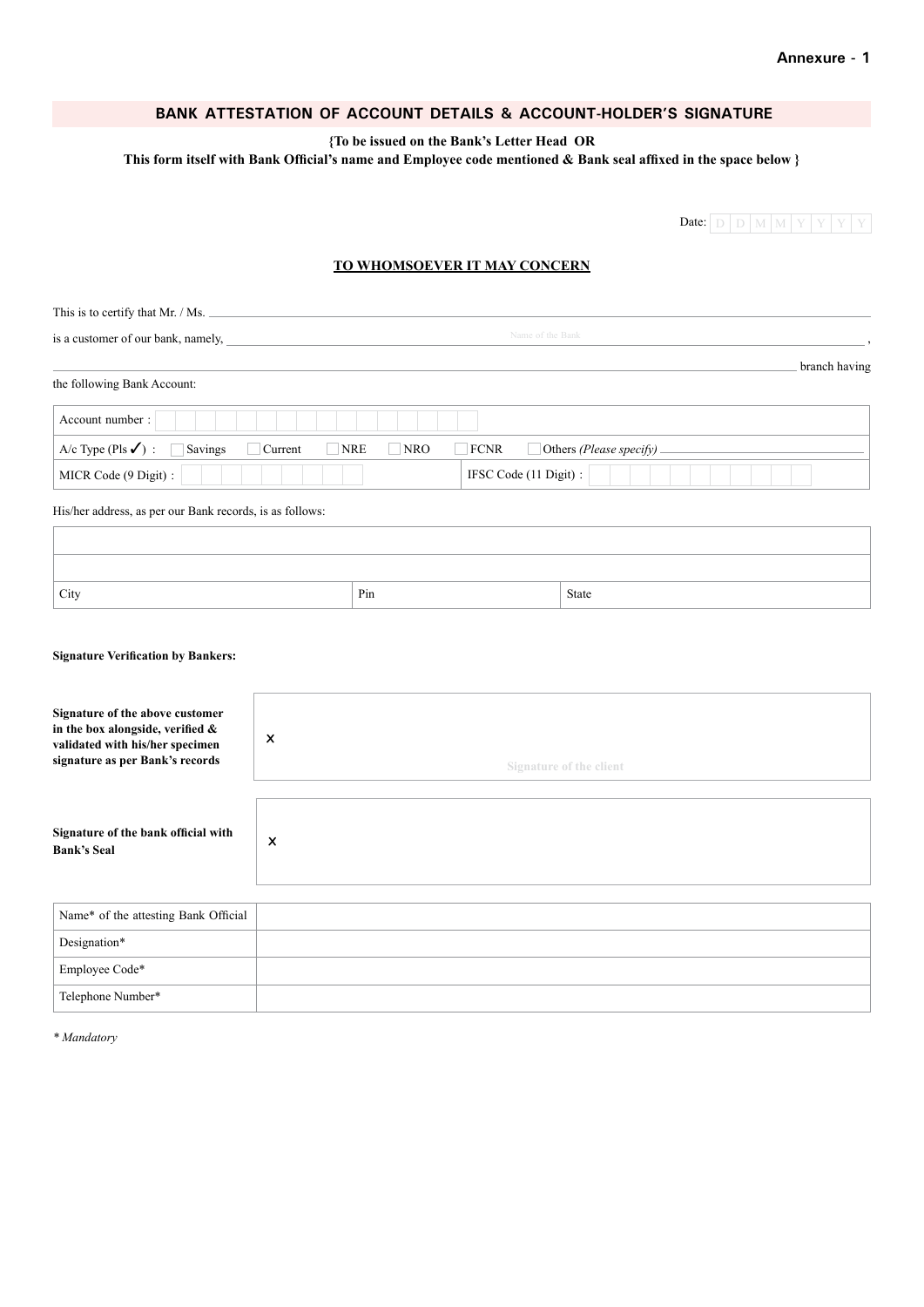## **Form for Fresh Nomination / Change of Existing Nomination / Cancellation of Nomination**



**Applicable for Individual Unitholders only - whether holding Units Singly or Jointly with other holders Please read the instructions carefully before filling up this form**

| Name of 1st Holder                                                                                                                                                                                                                                                                                                                                               |                                                                      |
|------------------------------------------------------------------------------------------------------------------------------------------------------------------------------------------------------------------------------------------------------------------------------------------------------------------------------------------------------------------|----------------------------------------------------------------------|
|                                                                                                                                                                                                                                                                                                                                                                  |                                                                      |
| Name of 3rd Holder                                                                                                                                                                                                                                                                                                                                               |                                                                      |
| I/We, the above named Unitholders of _                                                                                                                                                                                                                                                                                                                           | Mutual Fund, do hereby                                               |
| Nominate the person(s) more particularly described hereunder to receive the Units held my/our Folio/s listed below in the event of my / our death and/or<br>Cancel the nomination(s) made by me / us previously in respect of the units held by me/ us in the Folio/s listed below<br>(tick whichever is applicable). Refer Point No. 19 under the Instructions. |                                                                      |
| S.No.<br><b>Scheme Name</b>                                                                                                                                                                                                                                                                                                                                      | Folio No.                                                            |
| 1                                                                                                                                                                                                                                                                                                                                                                |                                                                      |
| 2                                                                                                                                                                                                                                                                                                                                                                |                                                                      |
| 3                                                                                                                                                                                                                                                                                                                                                                |                                                                      |
| 4                                                                                                                                                                                                                                                                                                                                                                |                                                                      |
|                                                                                                                                                                                                                                                                                                                                                                  |                                                                      |
| Name of the 1st Nominee:                                                                                                                                                                                                                                                                                                                                         | Relationship of nominee:                                             |
|                                                                                                                                                                                                                                                                                                                                                                  | Date of Birth of Nominee*: $\Box$ $\Box$ $\Box$ $\Box$ $\Box$ $\Box$ |
| Name of the Guardian*:                                                                                                                                                                                                                                                                                                                                           |                                                                      |
| Guardian's Relationship with Nominee :<br>$\Box$ Mother<br>Father                                                                                                                                                                                                                                                                                                | Legal Guardian                                                       |
| School Leaving Certificate<br>Proof of relationship : $\Box$ Birth Certificate                                                                                                                                                                                                                                                                                   | Passport<br>Others                                                   |
|                                                                                                                                                                                                                                                                                                                                                                  |                                                                      |
| State : $\overline{\phantom{a}}$<br>City:                                                                                                                                                                                                                                                                                                                        | <b>PIN</b>                                                           |
| <b>Name of the 2nd Nominee:</b>                                                                                                                                                                                                                                                                                                                                  | Relationship of nominee:                                             |
|                                                                                                                                                                                                                                                                                                                                                                  | Date of Birth of Nominee*: $\boxed{D \mid D \mid M \mid M \mid Y}$   |
| Name of the Guardian*:                                                                                                                                                                                                                                                                                                                                           |                                                                      |
| Guardian's Relationship with Nominee :<br>$\Box$ Father<br>Mother                                                                                                                                                                                                                                                                                                | Legal Guardian                                                       |
| Proof of relationship:<br>Birth Certificate<br>School Leaving Certificate                                                                                                                                                                                                                                                                                        | Passport<br>Others                                                   |
| Address: The contract of the contract of the contract of the contract of the contract of the contract of the contract of the contract of the contract of the contract of the contract of the contract of the contract of the c                                                                                                                                   |                                                                      |
| <u> 1989 - Johann Barn, mars ann an t-Amhain an t-Amhain an t-A</u><br>City:                                                                                                                                                                                                                                                                                     | State: $\frac{1}{2}$<br>PIN                                          |
|                                                                                                                                                                                                                                                                                                                                                                  |                                                                      |
|                                                                                                                                                                                                                                                                                                                                                                  |                                                                      |
| Name of the 3rd Nominee :                                                                                                                                                                                                                                                                                                                                        | Relationship of nominee:                                             |
| PAN of the Nominee/Guardian*:<br>% of Allocation :                                                                                                                                                                                                                                                                                                               | Date of Birth of Nominee*: $\Box$ $\Box$ $\Box$ $\Box$ $\Box$ $\Box$ |
| Name of the Guardian*:                                                                                                                                                                                                                                                                                                                                           |                                                                      |
| Guardian's Relationship with Nominee :<br>Father<br>Mother<br>School Leaving Certificate<br>Proof of relationship : □ Birth Certificate                                                                                                                                                                                                                          | Legal Guardian<br>Passport<br>Others                                 |
| Address:                                                                                                                                                                                                                                                                                                                                                         |                                                                      |

I/We **DO NOT** wish to make a nomination. *(Please tick* ✓ *if the unitholder does not wish to nominate anyone)*

I/We have read and understood the instructions on nomination given below/overleaf and I/We hereby undertake to abide by the same. The instructions contained herein supercedes all previous nominations made by me/us in respect of the folio(s) mentioned above.

| х                               | $\overline{\phantom{a}}$<br>⌒   | $\checkmark$<br>⌒               |
|---------------------------------|---------------------------------|---------------------------------|
| Signature of the 1st unitholder | Signature of the 2nd unitholder | Signature of the 3rd unitholder |